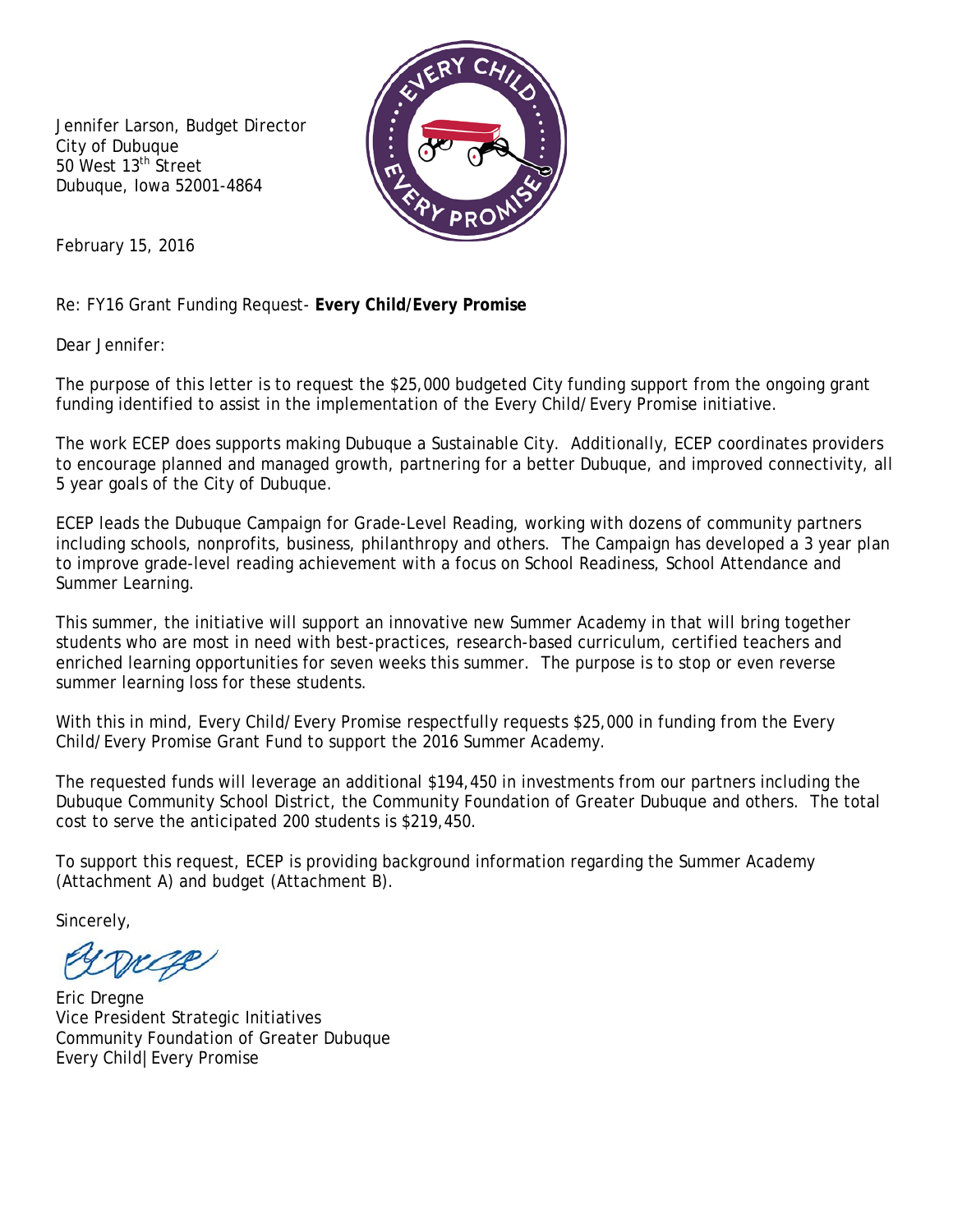# **Attachment A**

## **Dubuque Campaign for Grade-Level Reading: Summer Learning, Summer Academy**

A major factor that leads to academic achievement, including graduating from high school, is achieving reading proficiency by the end of 3<sup>rd</sup> grade. In fact, research tells us that when students read proficiently by the end of 3rd grade they are 74% more to graduate from high school.

Third grade represents the pivotal point where children move from 'learning to read' to 'reading to learn'. In Dubuque, local organizations and stakeholders are partnering to close the gaps separating low-income students from their peers; raise the bar for reading proficiency; and ensure all children an equal chance at success. Dubuque's Campaign for Grade-Level Reading has developed an action plan to improve grade level reading for 1<sup>st</sup>, 2<sup>nd</sup> and 3<sup>rd</sup> Grade students and metrics to measure progress by 2015 in all three focus areas: School Readiness, Attendance & Summer Learning.

Summer is a critical time for students; evidence shows that students experience summer learning loss during the long summer months when they are not engaged in learning activities on a regular basis. The problem is even worse for students of low-income families who often do not have access or resources to attend learning based summer programs or have less access to books and reading opportunities. An innovative initiative in Dubuque strives to change that.

## **Summer Academy**

Summer Academy expands learning time to prevent summer learning loss. A partnership between schools and community partners delivers programs that blend academics with hands-on enrichment, activities, field trips, and service projects. Activities are designed to be engaging, teach new skills, support development of talent, and foster creativity and innovation. The program aligns with the Common Core curriculum and meets the requirements of Chapter 62 of the Iowa code to help students master reading skills. The program is designed to achieve the following goals:

- Students will increase their reading skills.
- Students will strengthen their self-confidence.
- Students will improve their social skills.
- Parents will become more engaged in their children's education.

Summer Academy was launched by a group of dedicated organizations in 2013. The goal of the Summer Academy program was the prevention of summer learning loss. The program has gotten impressive results and is growing;

- 2013 eighty-four percent (84%) of 47 students maintained or improved their reading proficiency
- 2014 –eighty-two percent (82%) of 180 students maintained or improved their reading proficiency
- 2015 Summer Academy expanded to two locations and included instruction from the school during the morning period and enrichment activities from community providers in the afternoon. More than 200 students participated and achieved an overall increase in reading proficiency of 2.3%.

In 2016, Summer Academy will run for six weeks, from June to August. The program is lead by the Dubuque Community Schools and Every Child/Every Promise. The Dubuque Community School District will host the program at Kennedy and Prescott schools.